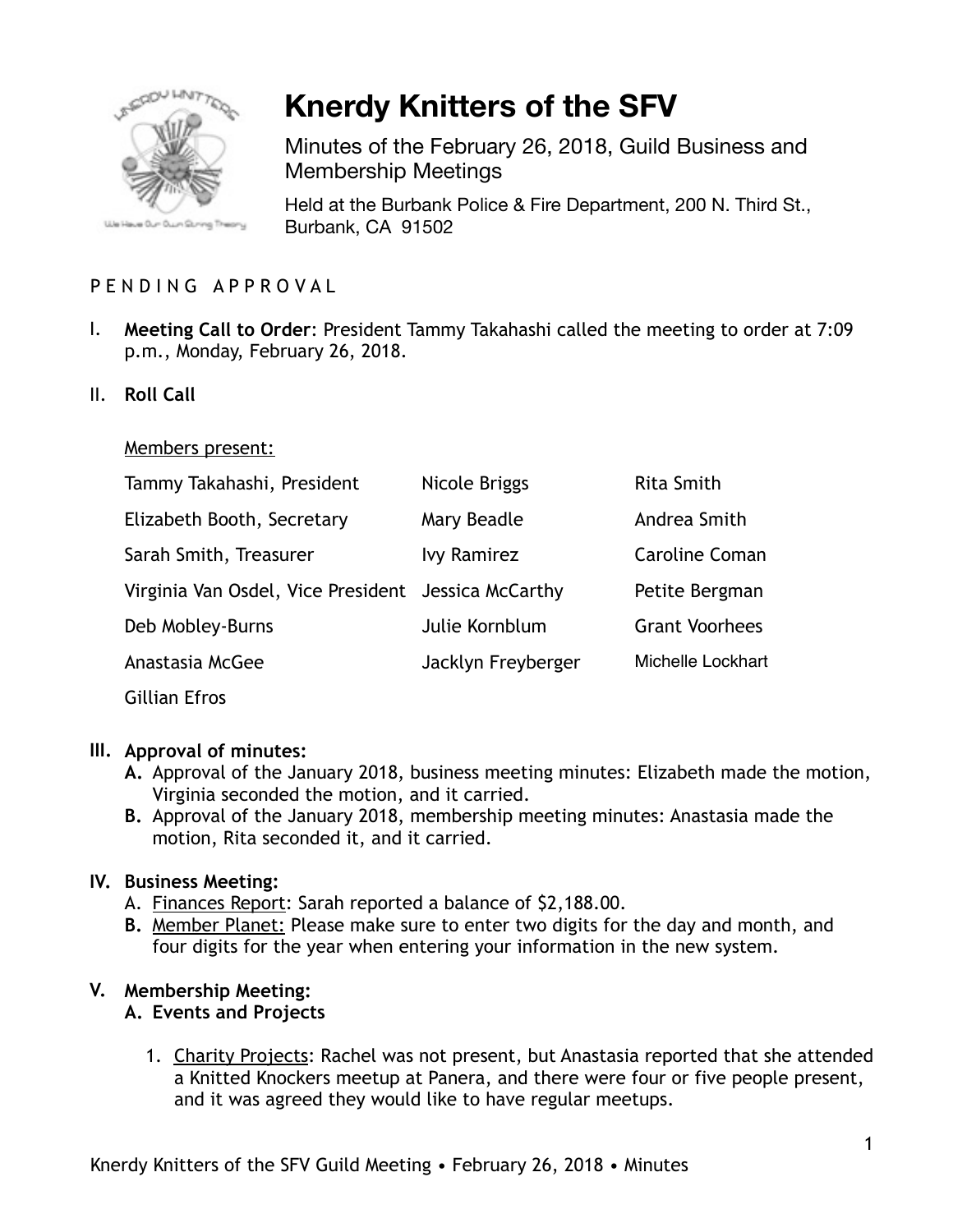- 2. Knit- and Crochet-Along: Virginia has an update on the KAL ready to be posted this week. Tammy brought her sample for the CAL. The pattern is Erigeneia by Silke Terhorst, requires 820 or so yards of fingering, and is simple. Anastasia recommended that we use the charts and not the written instructions. She also reported that she has another fun CAL pattern for July/August, but is looking for ideas for the remainder of the year.
- 3. Theme Challenge: The 2018 theme challenge will be literature and books. Make anything in any craft inspired by a favorite book or piece of literature. Must be a member to enter an item, and project must be made in 2018. Everyone at the holiday party may vote, and there will be prizes again this year.
- 4. Cruise Update: Rita reported that final payments are due March 20. Triple A will hold off on submitting the payments until the due date, in case of any last minute deals. There are about 18 people going, and if you are able to check in early, the ship will provide lunch.
- 5. Topdown Sweater Class: Virginia will be teaching the class, beginning March 1. The class is \$25 and will cover the basics of how to calculate how many sts to CO, taking your measurements, planning increases, and separating sts for sleeves. There will be 2-3 sessions, with the dates being decided at the first session.
- 6. Retreat: The retreat is set for March 16-18 in Big Bear. We are already at capacity, and there is a 5 car limit on the property, so we still need to arrange a carpool. There is also a limit for the number of people allowed at the rental, so everyone is invited to come up during the day to participate in the activities, but not to hang out at the house. Portable lighting is needed, and Tammy will email out the address and the property rules. Anastasia planned a St. Patrick's Day theme KAL, and she will email the details so everyone can bring the right supplies.

# **B. Show and Tell:**

- 1. Tammy: Red and gray CAL shawl, which will be made into a bolero. Working on a blue cowl.
- 2. Nicole: Finished her black chunky mesh sweater, working on a brick-color scarf for 2018 KAL.
- 3. Julie: Crocheted bag made of plastic bags. Wearing her diagonal stripe top (Virginia's design). Finished a chunky knit topdown poncho. Beginning the 2018 lace KAL.
- 4. Virginia: Working on a white chevron cowl and a Team USA colorwork hat. Finished a Fair Isle hat of her own design.
- 5. Anastasia:Working on a gauge swatch for the sweater class and her Remnants shawl.
- 6. Petite: Working on a bright colored crochet scarf.
- 7. Grant: Showed his gray knit blanket.
- 8. Michelle: Finished a red/black scarf and almost done with a matching hat.
- 9. Mary: Finished a slip st cardigan, a child's poncho, cream-colored doll outfit. Working on booties, but is missing 3 yds and trying to locate matching yarn. Also working on a children's Fair Isle sweater and a cape in Caron yarn.